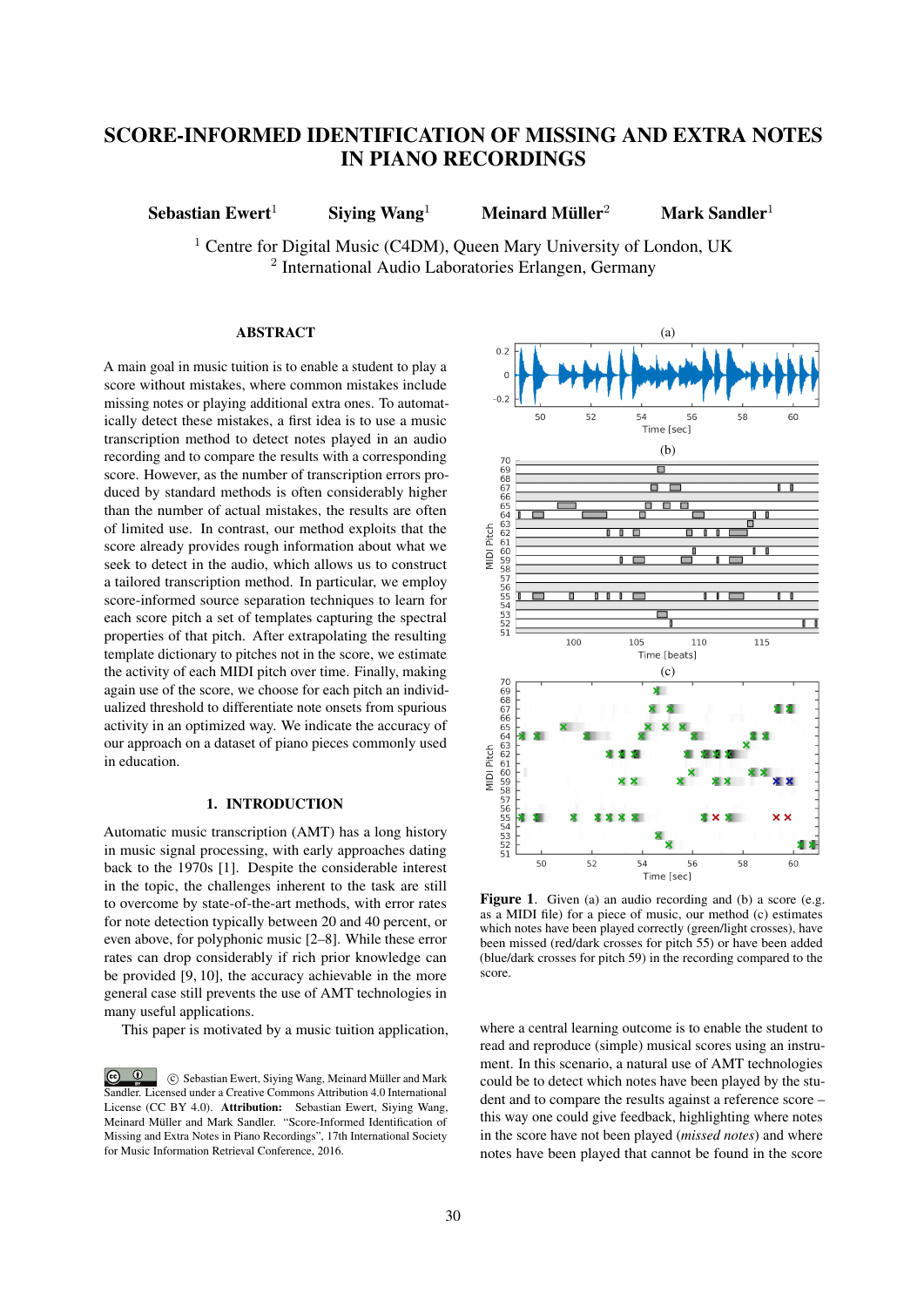(*extra notes*). Unfortunately, the relatively low accuracy of standard AMT methods prevents such applications: the number of mistakes a student makes is typically several times lower than the errors produced by AMT methods.

Using a standard AMT method in a music tuition scenario as described above, however, would ignore a highly valuable source of prior knowledge: the score. Therefore, the authors in [11] make use of the score by first aligning the score to the audio, synthesizing the score using a wavetable method, and then transcribing both the real and the synthesized audio using an AMT method. To lower the number of falsely detected notes for the real recording, the method discards any detected note if the same note is also detected in the synthesized recording while no corresponding note can be found in the score. Here, the underlying assumption is that in such a situation, the local note constellation might lead to uncertainty in the spectrum, which could cause an error in their proposed method. To improve the results further, the method requires the availability of single note recordings for the instrument to be transcribed (under the same recording conditions) – a requirement not unrealistic to fulfil in this application scenario but leading to additional demands for the user. Under these additional constraints, the method lowered the number of transcription errors considerably compared to standard AMT methods. To the best of the authors' knowledge, the method presented in [11] is the only score-informed transcription method in existence.

Overall, the core concept in [11] is to use the score information to post-process the transcription results from a standard AMT method. In contrast, the main idea in this paper is to exploit the available score information to adapt the transcription method itself to a given recording. To this end, we use the score to modify two central components of an AMT system: the set of spectral patterns used to identify note objects in a time-frequency representation, and the decision process responsible for differentiating actual note events from spurious note activities. In particular, after aligning the score to the audio recording, we employ the score information to constrain the learning process in non-negative matrix factorization similar to strategies used in score-informed source separation [12]. As a result, we obtain for each pitch in the score a set of template vectors that capture the spectro-temporal behaviour of that pitch – adapted to the given recording. Next, we extrapolate the template vectors to cover the entire MIDI range (including pitches not used in the score), and compute an activity for each pitch over time. After that we again make use of the score to analyze the resulting activities: we set, for each pitch, a threshold used to differentiate between noise and real notes such that the resulting note onsets correspond to the given score as closely as possible. Finally, the resulting transcription is compared to the given score, which enables the classification of note events as correct, missing or extra. This way, our method can use highly adapted spectral patterns in the acoustic model eliminating the need for additional single note recordings, and remove many spurious errors in the detection stage. An example output of our method is shown in Fig. 1, where correctly played notes

are marked in green, missing notes in red and extra notes in blue.

The remainder of this paper is organized as follows. In Section 2, we describe the details of our proposed method. In Section 3, we report on experimental results using a dataset comprising recordings of pieces used in piano education. We conclude in Section 4 with a prospect on future work.

### 2. PROPOSED METHOD

### 2.1 Step 1: Score-Audio Alignment

As a first step in our proposed method, we align a score (given as a MIDI file) to an audio recording of a student playing the corresponding piece. For this purpose, we employ the method proposed in [13], which combines chroma with onset indicator features to increase the temporal accuracy of the resulting alignments. Since we expect differences on the note level between the score and the audio recording related to the playing mistakes, we manually checked the temporal accuracy of the method but found the alignments to be robust in this scenario. It should be noted, however, that the method is not designed to cope with structural differences (e.g. the student adding repetitions of some segments in the score, or leaving out certain parts) – if such differences are to be expected, partial alignment techniques should be used instead [14, 15].

# 2.2 Step 2: Score-Informed Adaptive Dictionary Learning

As a result of the alignment, we now roughly know for each note in the score, the corresponding or expected position in the audio. Next, we use this information to learn how each pitch manifests in a time-frequency representation of the audio recording, employing techniques similarly used in score-informed source separation (SISS). There are various SISS approaches to choose from: Early methods essentially integrated the score information into existing signal models, which already drastically boosted the stability of the methods. These signal models, however, were designed for blind source separation and thus have the trade-off between the capacity to model details (*variance*) and the robustness in the parameter estimation (*bias*) heavily leaned towards the bias. For example, various approaches make specific assumptions to keep the parameter space small, such as that partials of a harmonic sound behave like a Gaussian in frequency direction [16], are highly stationary in a single frame [17] or occur as part of predefined clusters of harmonics [6]. However, with score information providing extremely rich prior knowledge, later approaches found that the variance-bias trade-off can be shifted considerably towards variance.

For our method, we adapt an approach that makes fewer assumptions about how partials manifests and rather learns these properties from data. The basic idea is to constrain a (shift-invariant) non-negative matrix factorization (NMF) based model using the score, making only use of rough information and allowing the learning process to identify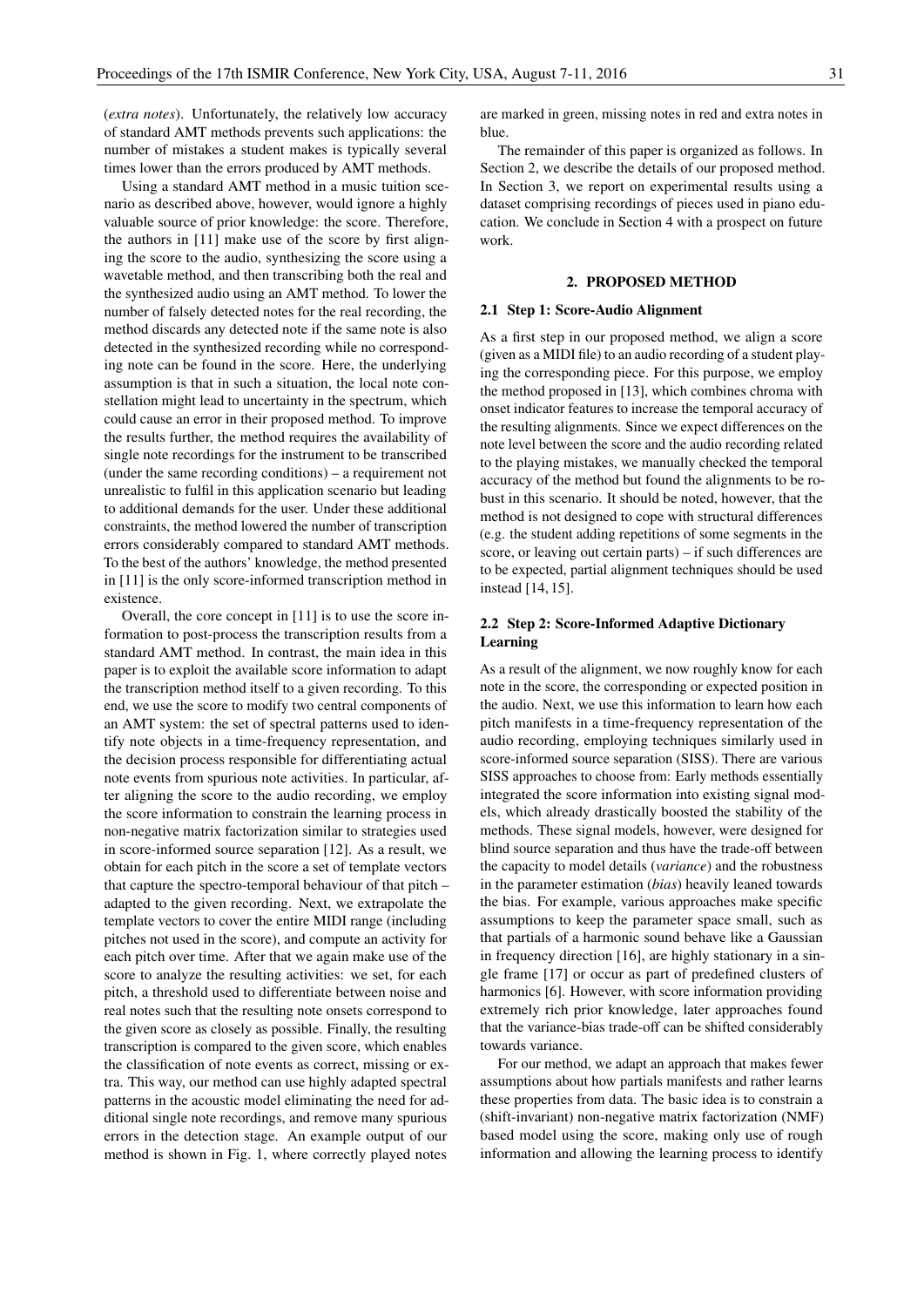

Figure 2. Score-Informed Dictionary Learning: Using multiplicative updates in non-negative matrix factorization, semantically meaningful constraints can easily be enforced by setting individual entries to zero (dark blue): Templates and activations after the initialization (a)/(b) and after the optimization process  $(c)/(d)$ .

the details, see also [12]. Since we focus on piano recordings where tuning shifts in a single recording or vibrato do not occur, we do not make use of shift invariance. In the following, we assume general familiarity with NMF and refer to [18] for further details. Let  $V \in \mathbb{R}^{M \times N}$  be a magnitude spectrogram of our audio recording, with logarithmic spacing for the frequency axis. We approximate V as a product of two non-negative matrices  $W \in \mathbb{R}^{M \times K}$  and  $H \in \mathbb{R}^{K \times N}$ , where the columns of W are called (spectral) templates and the rows in  $H$  the corresponding activities. We start by allocating two NMF templates to each pitch in the score – one for the attack and one for the sustain part. The sustain part of a piano is harmonic in nature and thus we do not expect significant energy in frequencies that lie between its partials. We implement this constraint as in [12] by initializing for each sustain template only those entries with positive values that are close to a harmonic of the pitch associated with the template, i.e. entries between partials are set to zero, compare Fig. 2a. This constraint will remain intact throughout the NMF learning process as we will use multiplicative update rules and thus setting entries to zero is a straightforward way to efficiently implement certain constraints in NMF, while letting some room for the NMF process to learn where exactly each partial is and how it spectrally manifests. The attack templates are initialized with a uniform energy distribution to account for their broadband properties.

Constraints on the activations are implemented in a similar way: activations are set to zero if a pitch is known to be inactive in a time segment, with a tolerance used to

account for alignment inaccuracies, compare Fig. 2b. To counter the lack of constraints for attack templates, the corresponding activations are subject to stricter rules: attack templates are only allowed to be used in a close vicinity around expected onset positions. After these initializations, the method presented in [12] employs the commonly used Lee-Seung NMF update rules [18] to minimize a generalized Kullback-Leibler divergence between  $V$  and  $WH$ . This way, the NMF learning process refines the information within the unconstrained areas on  $W$  and  $H$ .

However, we propose a modified learning process that enhances the broadband properties for the attack templates. More precisely, we include attack templates to bind the broadband energy related to onsets and thus reduce the number of spurious note detections. We observed, however, that depending on the piece, the attack templates would capture too much of the harmonic energy, which interfered with the note detection later on. Since harmonic energy manifest as peaks along the frequency axis, we discourage such peaks for attack templates and favour smoothness using an additional spectral continuity constraint in the objective function:

$$
f(W, H) := \sum_{m,n} V_{m,n} \log(\frac{V_{m,n}}{(WH)_{m,n}}) - V_{m,n} + (WH)_{m,n}
$$

$$
+ \sigma \sum_{m} \sum_{k \in A} (W_{m,k} - W_{m-1,k})^2
$$

where the first sum is the generalized Kullback-Leibler divergence and the second sum is a total variation term in frequency direction, with  $A \subset \{1, \ldots, K\}$  denoting the index set of attack templates and  $\sigma$  controlling the relative importance of the two terms. Note that  $W_{m,k} - W_{m-1,k} = (F \star W_{:,k})(m)$ , where  $W_{:,k}$  denotes the k-th column of W and  $F = (-1, 1)$  is a high-pass filter. To find a local minimum for this bi-convex problem, we propose the following iterative update rules alternating between  $W$  and  $H$  (we omit the derivation for a lack of space but followed similar strategies as used for example in [19]):

$$
W_{m,k} \leftarrow W_{m,k} \cdot \frac{\sum_{n} H_{k,n} \frac{V_{m,n}}{(WH)_{m,n}} + \mathcal{I}_{\mathcal{A}}(k) 2\sigma(W_{m+1,k} + W_{m-1,k})}{\sum_{n} H_{k,n} + \mathcal{I}_{\mathcal{A}}(k) 4\sigma W_{m,k}}
$$
  

$$
W_{m,k} \leftarrow \frac{W_{m,k}}{\sum_{\widetilde{m}} W_{\widetilde{m},k}}
$$
  

$$
H_{k,n} \leftarrow H_{k,n} \cdot \frac{\sum_{m} W_{m,k} \frac{V_{m,n}}{(WH)_{m,n}}}{\sum_{m} W_{m,k}}
$$

where  $\mathcal{I}_A$  is the indicator function for A. The result of this update process is shown in Fig. 2c and d. It is clearly visible how the learning process refined the unconstrained areas in  $W$  and  $H$ , closely reflecting the acoustical properties in the recording. Further, the total variation term led to attack templates with broadband characteristics for all pitches, while still capturing the non-uniform, pitch dependent energy distribution typical for piano attacks.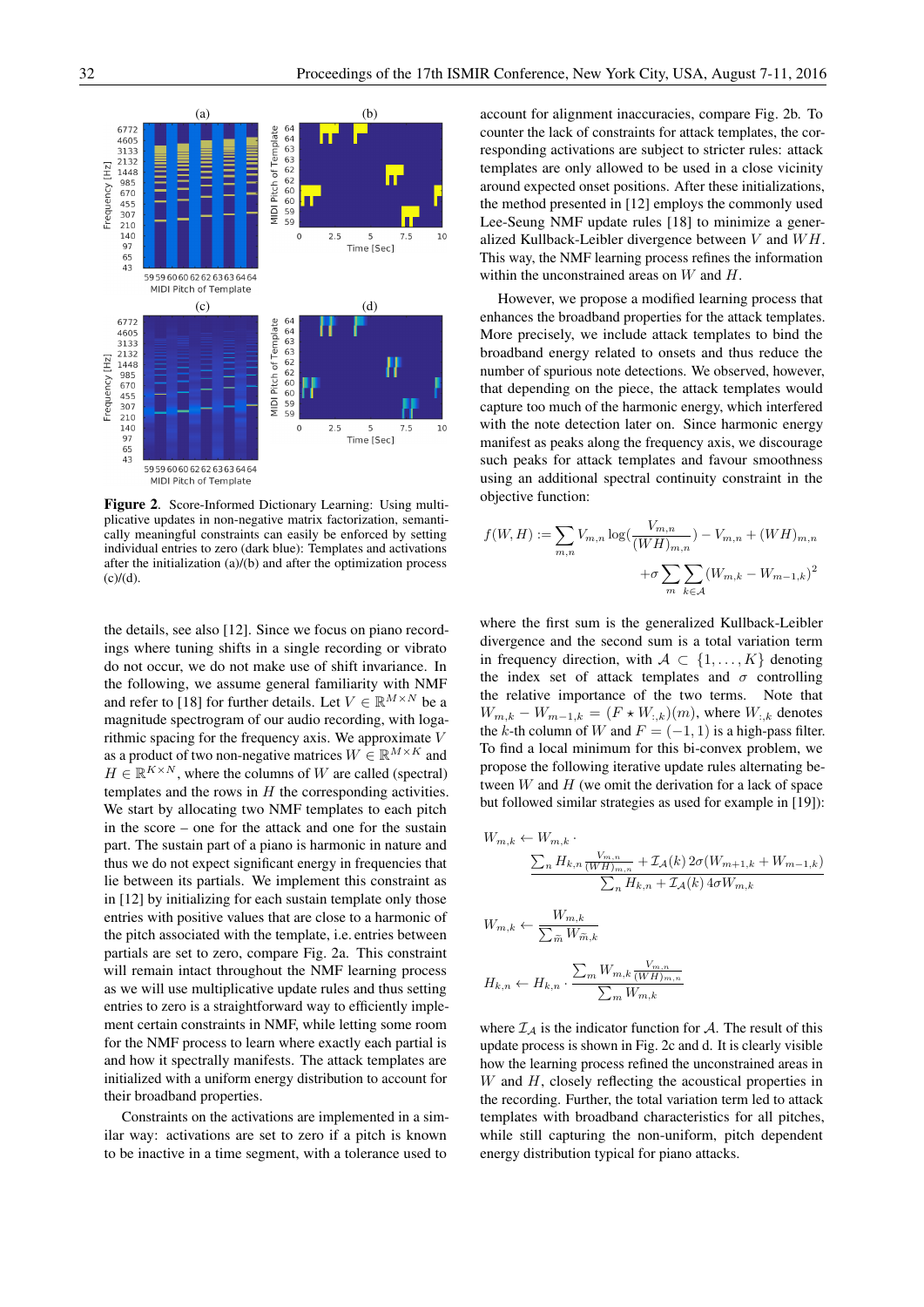# 2.3 Step 3: Dictionary Extrapolation and Residual Modelling

All notes not reflected by the score naturally lead to a difference or residual between  $V$  and  $WH$  as observed also in [20]. To model this residual, the next step in our proposed method is to extrapolate our learnt dictionary of spectral templates to the complete MIDI range, which enables us to transcribe pitches not used in the score. Since we use a time-frequency representation with a logarithmic frequency scale, we can implement this step by a simple shift operation: for each MIDI pitch not in the score, we find the closest pitch in the score and shift the two associated templates by the number of frequency bins corresponding to the difference between the two pitches. After this operation we can use our recording-specific full-range dictionary to compute activities for all MIDI pitches. To this end, we add an activity row to  $H$  for each extrapolated template and reset any zero constraints in  $H$  by adding a small value to all entries. Then, without updating  $W$ , we re-estimate this full-range  $H$  using the same update rules as given above.

# 2.4 Step 4: Onset Detection Using Score-Informed Adaptive Thresholding

After convergence, we next analyze  $H$  to detect note onsets. A straightforward solution would be to add, for each pitch and in each time frame, the activity for the two templates associated with that pitch and detecting peaks afterwards in time direction. This approach, however, leads to several problems. To illustrate these, we look again at Fig. 2c, and compare the different attack templates learnt by our procedure. As we can see, the individual attack templates do differ for different pitches, yet their energy distribution is quite broadband leading to considerable overlap or similarity between some attack templates. Therefore, when we compute  $H$  there is often very little difference with respect to the objective function if we activate the attack template associated with the correct pitch, or an attack template for a neighboring pitch (from an optimization point of view, these similarities lead to relatively wide plateaus in the objective function, where all solutions are almost equally good). The activity in these neighboring pitches led to wrong note detections.

As one solution, inspired by the methods presented in [21, 22], we initially incorporated a Markov process into the learning process described above. Such a process can be employed to model that if a certain template (e.g. for the attack part) is being using in one frame, another template (e.g. for the sustain part) has to be used in the next frame. This extension often solved the problem described above as attack templates cannot be used without their sustain parts anymore. Unfortunately, the dictionary learning process with this extension is not (bi-)convex anymore and in practice we found the learning process to regularly get stuck in poor local minima leading to less accurate transcription results.

A much simpler solution, however, solved the above problems in our experiments similar to the Markov process, without the numerical issues associated with it: we simply ignore activities for attack templates. Here, the idea is that as long as the broadband onset energy is meaningfully captured by some templates, we do not need to care about spurious note detections caused by this energy and can focus entirely on detecting peaks in the cleaner, more discriminative sustain part to detect the notes (compare also Fig. 2d). Since this simpler solution turned out to be more robust, efficient and accurate overall, we use this approach in the following. The result of using only the sustain activities is shown in the background of Fig. 1. Comparing these results to standard NMF-based transcription methods, these activities are much cleaner and easier to interpret – a result of using learnt, recording-specific templates.

As a next step, we need to differentiate real onsets from spurious activity. A common technique in the AMT literature is to simply use a global threshold to identify peaks in the activity. As another approach often used for sustained instruments like the violin or the flute, hidden Markov models (HMMs) implement a similar idea but add capabilities to smooth over local activity fluctuations, which might otherwise be detected as onsets [2]. We tried both approaches for our method but given the distinctive, fast energy decay for piano notes, we could not identify significant benefits for the somewhat more complex HMM solution and thus only report on our thresholding based results. A main difference in our approach to standard AMT methods, however, is the use of *pitch-dependent* thresholds, which we optimize again using the score information. The main reason why this pitch dependency is useful is that loudness perception in the human auditory system non-linearly depends on the frequency and is highly complex for non-sinusoidal sounds. Therefore, to reach a specific loudness for a given pitch, a pianist might strike the corresponding key with different intensity compared to another pitch, which can lead to considerable differences in measured energy.

To find pitch-wise thresholds, our method first generates  $C \in \mathbb{N}$  threshold candidates, which are uniformly distributed between 0 and  $\max_{k,n} H_{k,n}$ . Next, we use each candidate to find note onsets in each activity row in  $H$  that is associated with a pitch in the score. Then, we evaluate how many of the detected onsets correspond to notes in the aligned score, how many are extra and how many are missing – expressed as a precision, recall and F-measure value for each candidate and pitch. To increase the robustness of this step, in particular for pitches with only few notes, we compute these candidate ratings not only using the notes for a single pitch but include the notes and onsets for the  $N$  closest neighbouring pitches. For example, to rate threshold candidates for MIDI pitch  $P$ , we compute the F-measure using all onsets and notes corresponding to, for example, MIDI pitch  $P - 1$  to  $P + 1$ . The result of this step is a curve for each pitch showing the F-measure for each candidate, from which we choose the lowest threshold maximizing the F-measure, compare Fig. 3. This way, we can choose a threshold that generates the least amount of extra and missing notes, or alternatively, a threshold that maximizes the match between the detected onsets and the given score. Thresholds for pitches not used in the score are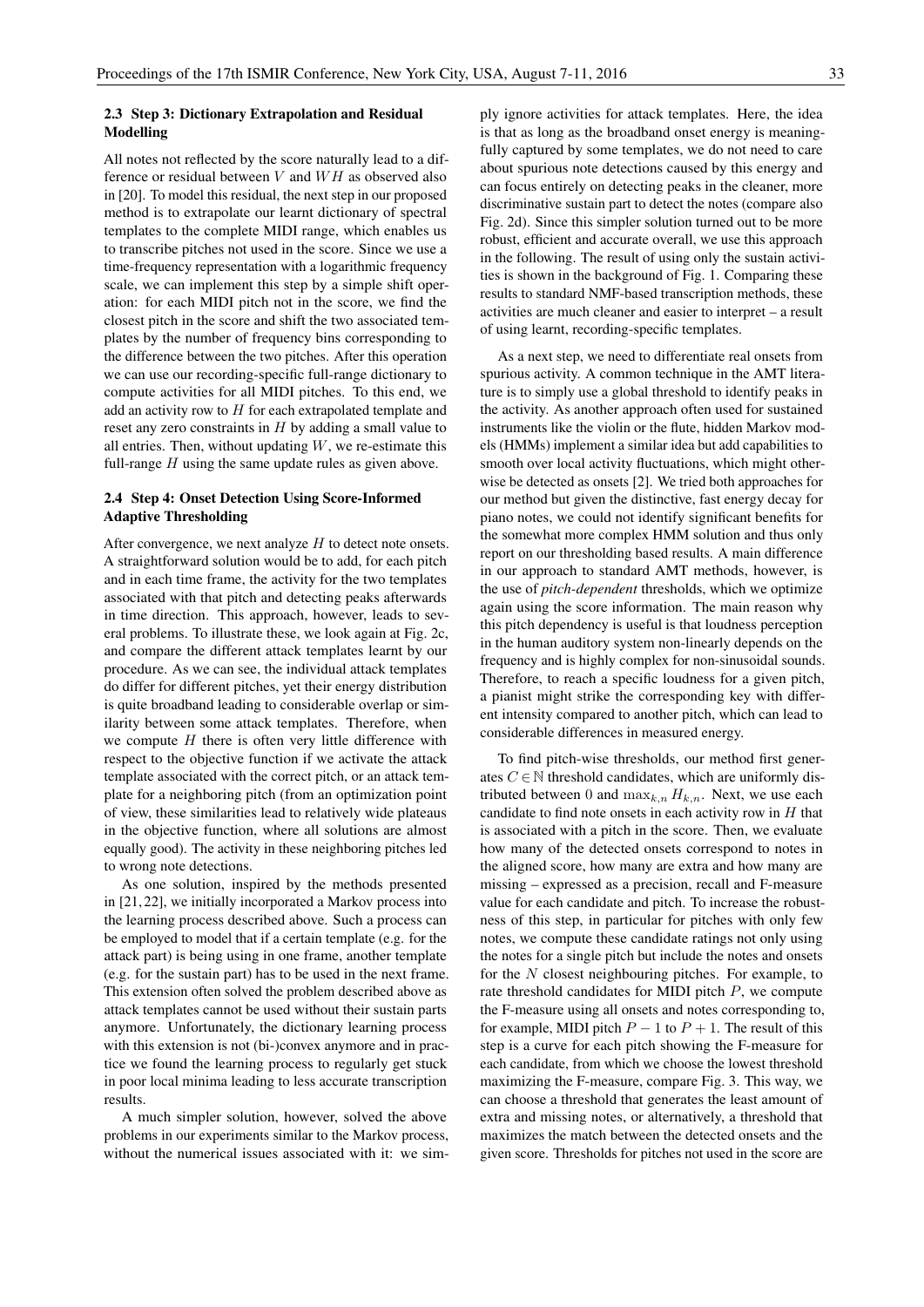

Figure 3. Adaptive and pitch-dependent thresholding: For each pitch we choose the smallest threshold maximizing the F-measure we obtain by comparing the detected offsets against the aligned nominal score. The red entries show threshold candidates having maximal F-measure.

interpolated from the thresholds for neighbouring pitches that are in the score.

#### 2.5 Step 5: Score-Informed Onset Classification

Using these thresholds, we create a final transcription result for each pitch. As our last step, we try to identify for each detected onset a corresponding note in the aligned score, which allows us to classify each onset as either *correct* (i.e. note is played and is in the score) or *extra* (i.e. played but not in the score). All score notes without a corresponding onset are classified as *missing*. To identify these correspondences we use a temporal tolerance  $T$  of  $\pm 250$  ms, where  $T$  is a parameter that can be increased to account for local alignment problems or if the student cannot yet follow the rhythm faithfully (e.g. we observed concurrent notes being pulled apart by students for non-musical reasons). This classification is indicated in Fig. 1 using crosses having different colours for each class.

### 3. EXPERIMENTS

### 3.1 Dataset

We indicate the performance of our proposed method using a dataset  $<sup>1</sup>$  originally compiled in [11]. The dataset com-</sup> prises seven pieces shown in Table 1 that were taken from the syllabus used by the Associated Board of the Royal Schools of Music for grades 1 and 2 in the 2011/2012 period. Making various intentional mistakes, a pianist played these pieces on a Yamaha U3 Disklavier, an acoustic upright piano capable of returning MIDI events encoding the keys being pressed. The dataset includes for each piece an audio recording, a MIDI file encoding the reference score, as well as three annotation MIDI files encoding the extra, missing and correctly played notes, respectively.

In initial tests using this dataset, we observed that the annotations were created in a quite rigid way. In particular, several note events in the score were associated with one missing and one extra note, which were in close vicinity of each other. Listening to the corresponding audio recording, we found that these events were seemingly played correctly. This could indicate that the annotation process was potentially a bit too strict in terms of temporal tolerance. Therefore, we modified the three annotation files in some cases. Other corrections included the case that a single

|               | <b>ID</b> Composer     | Title                               |
|---------------|------------------------|-------------------------------------|
| -1            | Josef Haydn            | Symp. No. 94: Andante (Hob I:94-02) |
| $\mathcal{L}$ | James Hook             | Gavotta (Op. 81 No. 3)              |
| $\mathcal{R}$ | Pauline Hall           | <b>Tarantella</b>                   |
| 4             | <b>Felix Swinstead</b> | A Tender Flower                     |
| -5            | Johann Krieger         | Sechs musicalische Partien: Bourrée |
| 6             | Johannes Brahms        | The Sandman (WoO 31 No. 4)          |
|               | Tim Richards (arr.)    | Down by the Riverside               |

Table 1. Pieces of music used in the evaluation, see also [11].

score note was played more than once and we re-assigned in some cases which of the repeated notes should be considered as extra notes and which as the correctly played note, taking the timing of other notes into account. Further, some notes in the score were not played but were not found in the corresponding annotation of missing notes. We make these slightly modified annotation files available online<sup>2</sup>. It should be noted that these modifications were made before we started evaluating our proposed method.

### 3.2 Metrics

Our method yields a transcription along with a classification into correct, extra and missing notes. Using the available ground truth annotations, we can evaluate each class individually. In each class, we can identify up to a small temporal tolerance the number of true positives (TP), false positives (FP) and false negatives (FN). From these, we can derive the *Precision*  $P = \frac{TP}{TP + FP}$ , the *Recall*  $R = \frac{TP}{TP + FN}$ , the *F-measure*  $2PR/(P + R)$  and the *Accuracy*  $A = \frac{TP}{TP + FP + FN}$ . We use a temporal tolerance of  $±250$ ms to account for the inherent difficulties aligning different versions of a piece with local differences, i.e. playing errors can lead to local uncertainties which position in the one version corresponds to which position in the other.

#### 3.3 Results

The results for our method are shown in Table 2 for each class and piece separately. As we can see for the 'correct' class, with an F-measure of more than 99% the results are beyond the limits of standard transcription methods. However, this is expected as we can use prior knowledge provided by the score to tune our method to detect exactly these events. More interestingly are the results for the events we do not expect. With an F-measure of 94.5%, the results for the 'missing' class are almost on the same level as for the 'correct' class. The F-measure for the 'extra' class is 77.2%, which would be a good result for a standard AMT method but it is well below the results for the other two classes.

Let us investigate the reasons. A good starting point is piece number 6 where the results for the 'extra' class are well below average. In this recording, MIDI notes in the score with a pitch of 54 and 66 are consistently replaced in the recording with notes of MIDI pitch 53 and 65. In particular, pitches 54 and 66 are never actually played in the recording. Therefore, the dictionary learning process

<sup>1</sup> available online: http://c4dm.eecs.qmul.ac.uk/rdr/

<sup>2</sup> http://www.eecs.qmul.ac.uk/˜ewerts/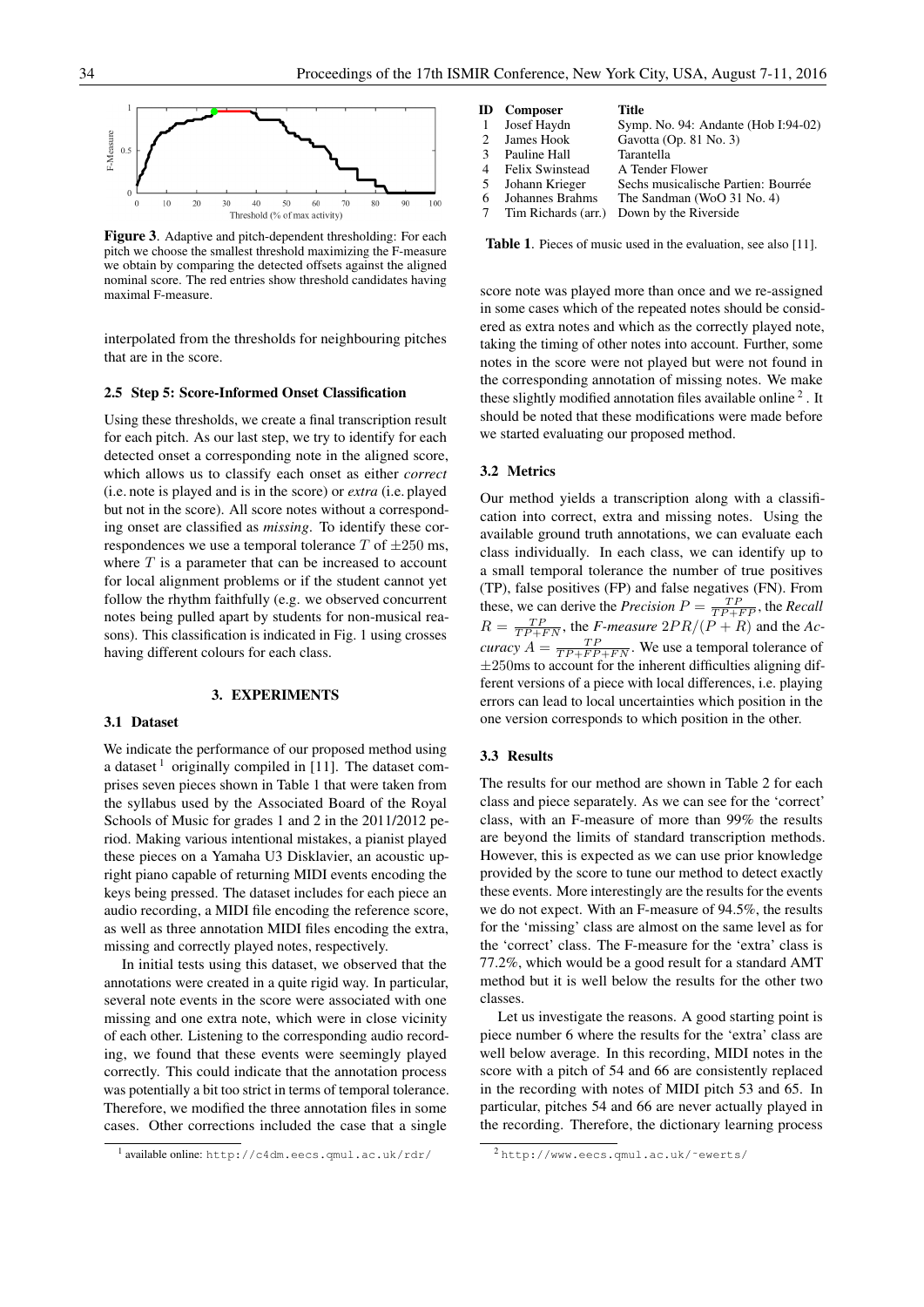| ID             | <b>Class</b>          | Prec. | Recall | F-Meas.           | Accur. |
|----------------|-----------------------|-------|--------|-------------------|--------|
|                | C                     | 100.0 | 100.0  | 100.0             | 100.0  |
| $\mathbf{1}$   | Е                     | 100.0 | 71.4   | 83.3              | 71.4   |
|                | М                     | 100.0 | 100.0  | 100.0             | 100.0  |
|                | $\overline{\text{c}}$ | 100.0 | 99.7   | 99.8              | 99.7   |
| 2              | Е                     | 90.0  | 81.8   | 85.7              | 75.0   |
|                | М                     | 92.3  | 100.0  | 96.0              | 92.3   |
|                | $\overline{\text{C}}$ | 99.2  | 99.2   | 99.2              | 98.4   |
| 3              | Е                     | 100.0 | 66.7   | 80.0              | 66.7   |
|                | М                     | 100.0 | 100.0  | 100.0             | 100.0  |
|                | $\overline{\text{C}}$ | 98.7  | 100.0  | $\overline{99.3}$ | 98.7   |
| $\overline{4}$ | Е                     | 80.0  | 80.0   | 80.0              | 66.7   |
|                | М                     | 100.0 | 85.7   | 92.3              | 85.7   |
|                | $\mathsf{C}$          | 99.5  | 98.6   | 99.1              | 98.1   |
| 5              | Е                     | 75.0  | 92.3   | 82.8              | 70.6   |
|                | М                     | 87.5  | 100.0  | 93.3              | 87.5   |
|                | $\overline{\text{c}}$ | 99.2  | 99.2   | 99.2              | 98.4   |
| 6              | E                     | 50.0  | 52.9   | 51.4              | 34.6   |
|                | М                     | 93.3  | 93.3   | 93.3              | 87.5   |
|                | $\overline{\text{C}}$ | 99.5  | 97.1   | 98.3              | 96.7   |
| 7              | Е                     | 75.0  | 80.0   | 77.4              | 63.2   |
|                | М                     | 76.2  | 100.0  | 86.5              | 76.2   |
|                | $\overline{\text{c}}$ | 99.4  | 99.1   | 99.3              | 98.6   |
| Avg.           | E                     | 81.4  | 75.0   | 77.2              | 64.0   |
|                | М                     | 92.8  | 97.0   | 94.5              | 89.9   |

Table 2. Evaluation results for our proposed method in percent.



Figure 4. Cause of errors in piece 6: Activation matrix with ground truth annotations showing the position of notes in the 'correct', 'extra' and 'missing' classes.

in step 2 cannot observe how these two pitches manifest in the recording and thus cannot learn a meaningful template. Yet, being in a direct neighbourhood, the dictionary extrapolation in step 3 will use the learnt templates for pitch 54 and 66 to derive templates for pitches 53 and 65. Thus, these templates, despite the harmonicity constraints which still lead to some enforced structure in the templates, do not well represent how pitches 53 and 65 actually manifest in the recording and thus the corresponding activations will typically be low. As a result the extra notes were not detected as such by our method. We illustrate these effects in Fig. 4, where a part of the final full-range activation matrix is shown in the background and the corresponding groundtruth annotations are plotted on top as coloured circles. It is clearly visible, that the activations for pitch 53 are well below the level for the other notes. Excluding piece 6 from the evaluation, we obtain an average F-measure of 82% for 'extra' notes.

Finally, we reproduce the evaluation results reported for

| <b>Class</b> |      | E.   | М    |
|--------------|------|------|------|
| Accuracy     | 93.2 | 60.5 | 49.2 |

Table 3. Results reported for the method proposed in [11]. Remark: Values are not directly comparable with the results shown in Table 2 due to using different ground truth annotations in the evaluation.

the method proposed in [11] in Table 3. It should be noted, however, that the results are not directly comparable with the results in Table 2 as we modified the underlying ground truth annotations. However, some general observations might be possible. In particular, since the class of 'correct' notes is the biggest in numbers, the results for this class are roughly comparable. In terms of accuracy, the number of errors in this class is five times higher in [11] (6.8 errors vs 1.4 errors per 100 notes). In this context, we want to remark that the method presented in [11] relied on the availability of recordings of single notes for the instrument in use, in contrast to ours. The underlying reason for the difference in accuracy between the two methods could be that instead of post-processing a standard AMT method, our approach yields a transcription method optimized in each step using score information. This involves a different signal model using several templates with dedicated meaning per pitch, the use of score information to optimize the onset detection and the use of pitch-dependent detection thresholds. Since the number of notes in the 'extra' and 'missing' classes are lower, it might not be valid to draw conclusions here.

# 4. CONCLUSIONS

We presented a novel method for detecting deviations from a given score in the form of missing and extra notes in corresponding audio recordings. In contrast to previous methods, our approach employs the information provided by the score to adapt the transcription process from the start, yielding a method specialized in transcribing a specific recording and corresponding piece. Our method is inspired by techniques commonly used in score-informed source separation that learn a highly optimized dictionary of spectral templates to model the given recording. Our evaluation results showed a high F-measure for notes in the classes 'correct' and 'missing', and a good F-measure for the 'extra' class. Our error analysis for the latter indicated possible directions for improvements, in particular for the dictionary extrapolation step. Further it would be highly valuable to create new datasets to better understand the behaviour of score-informed transcription methods under more varying recording conditions and numbers of mistakes made.

Acknowledgements: This work was partly funded by EP-SRC grant EP/L019981/1. The International Audio Laboratories Erlangen are a joint institution of the Friedrich-Alexander-Universität Erlangen-Nürnberg (FAU) and Fraunhofer Institut für Integrierte Schaltungen IIS. Sandler acknowledges the support of the Royal Society as a recipient of a Wolfson Research Merit Award.